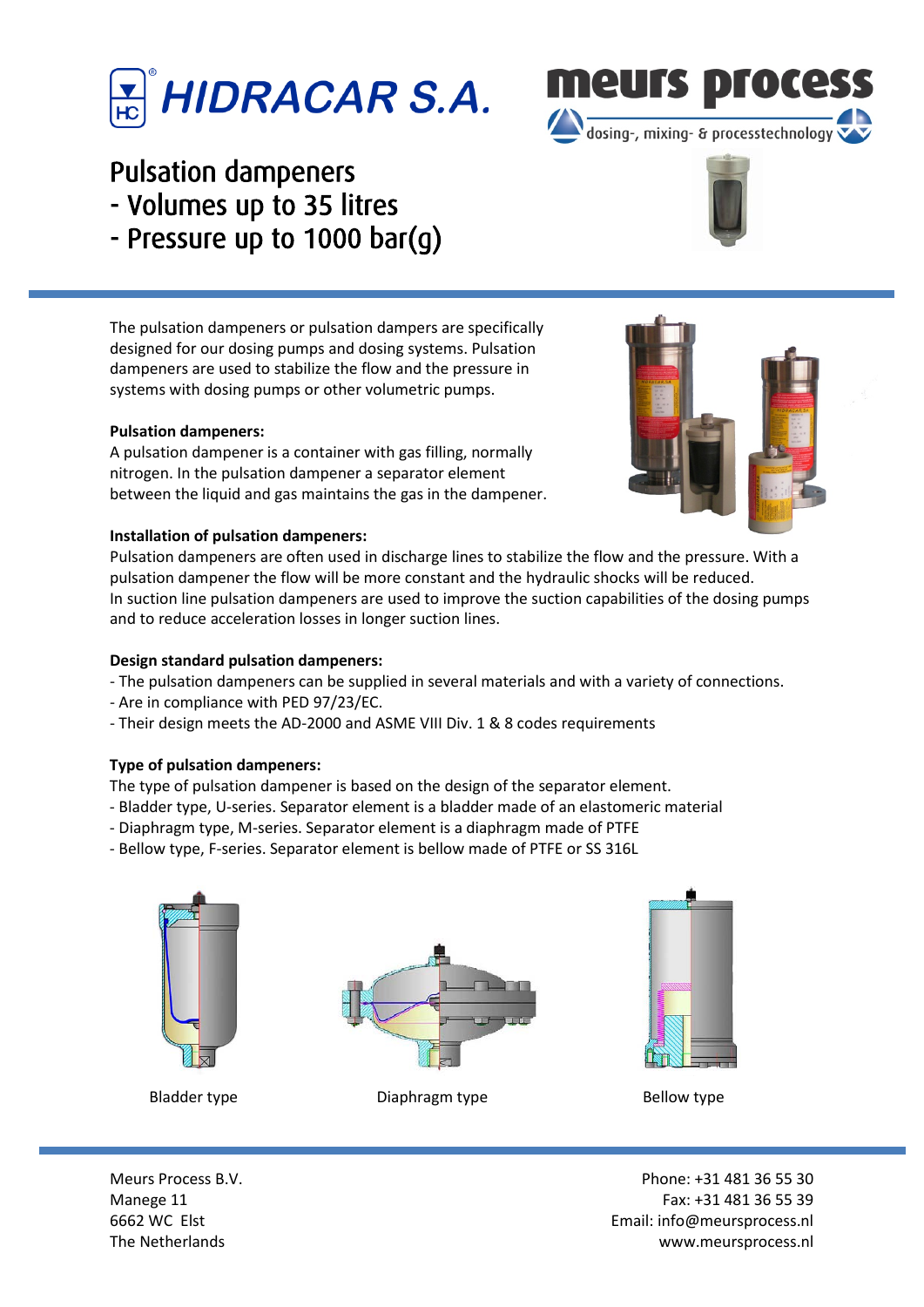

## Pulsation dampeners

- Volumes up to 35 litres
- Pressure up to 1000 bar(g)

### **Connections:**

The pulsation dampeners are available with the following standard connections:

- Thread connections BSPf or NPTf
- Flanged connections in accordance with DIN, ISO or ANSI

#### **Materials:**

The pulsation dampeners can be supplied in the following standards materials: Housing:

- PVC-U, PP, PVDF, SS 316L.

Separator element. Bladder/Diaphragm/Bellow:

- Nitril, EPDM, FPM, PTFE

Other materials can be supplied upon request.

| <b>Material selection chart</b> |              |           |             |                |                |             |            |             |  |  |
|---------------------------------|--------------|-----------|-------------|----------------|----------------|-------------|------------|-------------|--|--|
| <b>Type</b>                     | <b>PVC-U</b> | <b>PP</b> | <b>PVDF</b> | <b>SS 316L</b> | <b>Nitrile</b> | <b>FPDM</b> | <b>FPM</b> | <b>PTFE</b> |  |  |
| Bladder                         |              |           |             |                |                |             |            |             |  |  |
| Diaphragm                       |              |           |             |                |                |             |            |             |  |  |
| <b>Bellow</b>                   |              |           |             |                |                |             |            |             |  |  |



### **Pressure gauge set:**

The pulsation dampeners can be supplied with the optional pressure gauge set. With the pressure gauge set the precharge, gas filling pressure, can easily be checked.

- T-piece housing: SS 316L or PVC
- Pressure gauge: scale in accordance with the working pressure of the dampener
- Material pressure gauge: Glycerine filled stainless steel with brass connection
- Mounted on pulsation dampener





dosing-, mixing- & processtechnology







Meurs Process B.V. **Phone: +31 481 36 55 30** Manege 11 **Fax: +31 481 36 55 39** 6662 WC Elst Email: info@meursprocess.nl The Netherlands www.meursprocess.nl